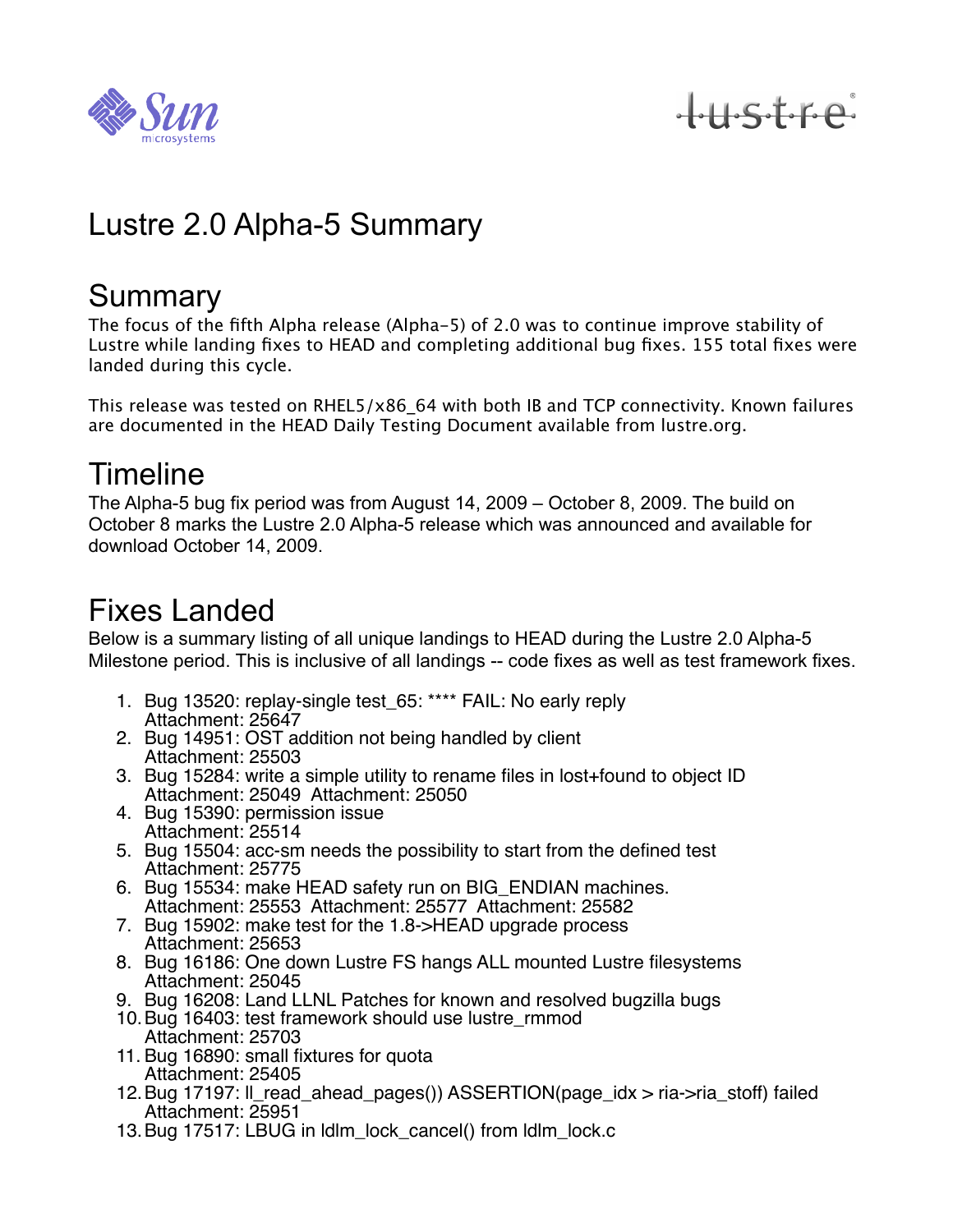Attachment: 25845

- 14.Bug 17591: refactor acc-sm
- 15.Bug 17873: not skipping tests due to env misconfiguration in YALA Attachment: 25656 Attachment: 25657
- 16.Bug 17951: conf-sanity test\_46a: @@@@@@ FAIL: test\_46a failed with 7 Attachment: 25772
- 17.Bug 18054: build using in-kernel ldiskfs Attachment: 25027
- 18.Bug 18102: lnet\_proc.c should be rewritten Attachment: 25875
- 19.Bug 18534: Unnecessary lookup RPC when doing non-open related creates Attachment: 21800
- 20.Bug 18548: Running of conf\_param on 1.8 disk without --writeconf should return error Attachment: 25284
- 21.Bug 18623: Improve acc-sm to support ENABLE\_QUOTA Attachment: 25743
- 22.Bug 18674: clients not allowed to reconnect because a glimpse callback cannot be sent
	- Attachment: 25038
- 23.Bug 18775: cleanup lctl get\_param interface Attachment: 25698
- 24.Bug 18866: sanity test\_64b: FAIL: no OSTs are close to full Attachment: 25851
- 25.Bug 18881: recovery-double-scale test\_2 failed, can not stop client Attachment: 25197 Attachment: 25832
- 26.Bug 18948: Snappy recovery Attachment: 25372 Attachment: 25518 Attachment: xx
- 27.Bug 18956: add write\_disjoint to lustre tests Attachment: 25271
- 28.Bug 19027: lustre uuid specification should be more forgiving Attachment: 25907
- 29.Bug 19053: llapi\_path2fid() for all object types Attachment: 25370
- 30.Bug 19124: t-f need to load modules from work dir on remote nodes. Attachment: 25945
- 31. Bug 19154: replay-single test  $20b: @@@@@@$  FAIL: after 2707848 > before 2701704
	- Attachment: 25741
- 32.Bug 19205: lfs df for pools Attachment: 25201
- 33.Bug 19211: PIOS, LBUG, (mdc\_locks.c:126:mdc\_set\_lock\_data()) ASSERTION(lock != NULL) failed Attachment: 25258
- 34.Bug 19215: "MDT\*" need be changed to "MDT0000" under CMD configuration Attachment: 25519
- 35.Bug 19312: add parallel\_grouplock test to acc-sm Attachment: 25655
- 36.Bug 19380: LBUG hit while running racer Attachment: 24688
- 37.Bug 19418: port cmd3-38 test to acc-sm Attachment: 25629
- 38.Bug 19442: kernel panic when setting parameter mdt.quota\_type Attachment: 25394
- 39.Bug 19525: MGS doesn't export RPC stats in /proc Attachment: 23586
- 40.Bug 19537: fsx failed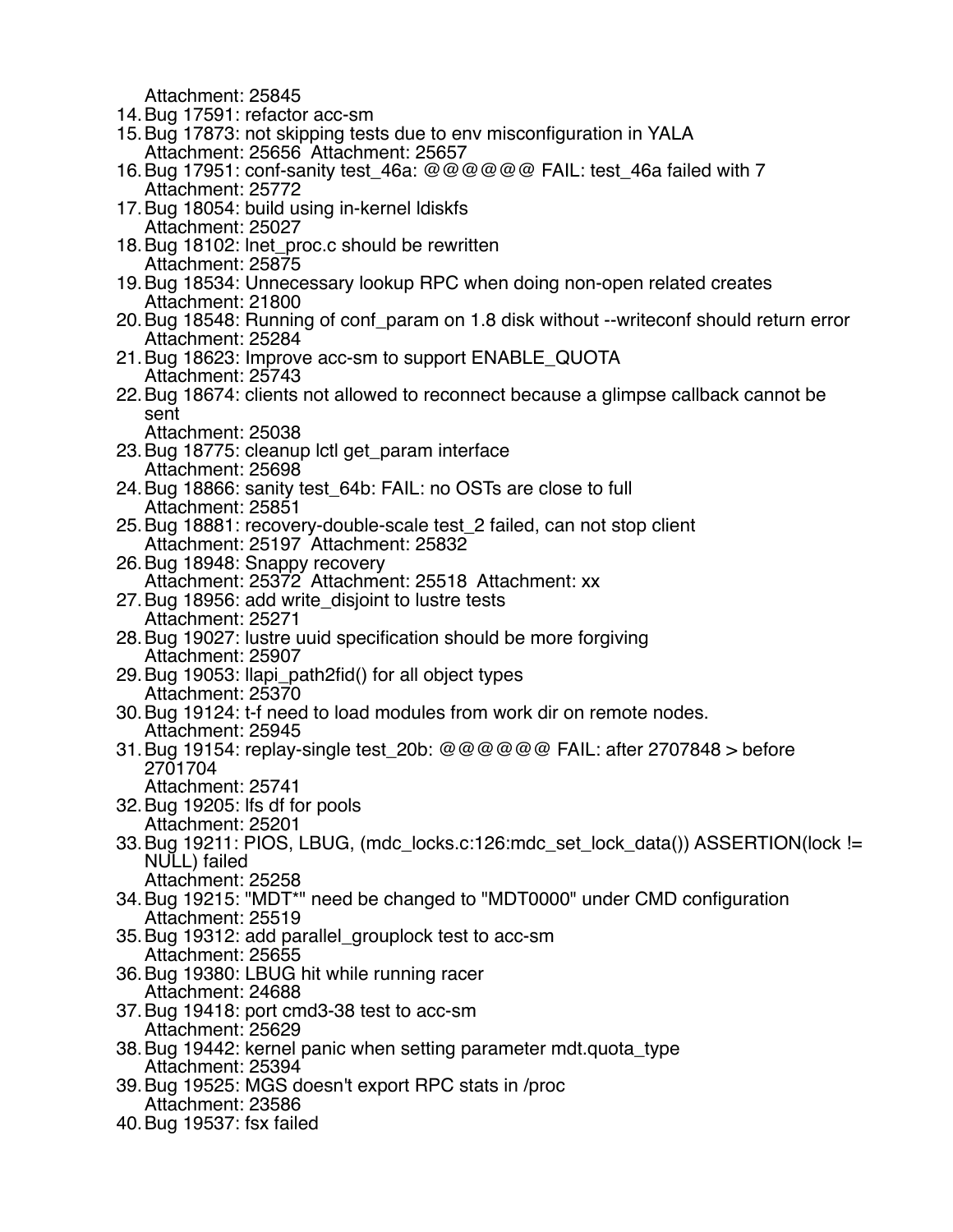Attachment: 25757 Attachment: 25970

- 41.Bug 19551: continuing LustreError "mds adjust qunit failed!" Attachment: 25934
- 42.Bug 19557: BUG: soft lockup CPU#1 stuck for 10s! [ll\_mdt\_07:4523]
- 43.Bug 19566: successful umounts although umount failed Attachment: 25467
- 44.Bug 19580: BUG: soft lockup CPU#7 stuck for 10s! [ll\_imp\_inval:18451] Attachment: 25829
- 45.Bug 19657: pios: Segmentation fault Attachment: 26011
- 46.Bug 19674: problems seen building 1.8.1 prerelease on sles 11 Attachment: 25733
- 47.Bug 19686: SLES11-ext4: replay-single test 5: kernel BUG at fs/jbd2/transaction:1017! Attachment: 23854
- 48.Bug 19690: provide "make cscope" target, like "make tags" Attachment: 23733
- 49.Bug 19720: various -Werror illicited errors Attachment: 25382
- 50.Bug 19721: debian/ubuntu .deb build bits Attachment: 25383
- 51.Bug 19743: 1.8.1 VBR Testing Attachment: 25310
- 52.Bug 19778: MDS refuses reconnection due to still active RPCs Attachment: 25699
- 53.Bug 19780: Tests for the OST Pools feature Attachment: 25584 Attachment: 25937
- 54.Bug 19781: Tests for the OSS Read Only Cache feature Attachment: 25841
- 55.Bug 19791: ASSERTION(atomic\_read(&de->d\_count) > 0) failed Attachment: 25126
- 56.Bug 19808: 2.6.29-fc11 patchless support Attachment: 25636
- 57. Bug 19835: sanity-quota test 11 : l\_getgroups: no such user .... Attachment: 25411
- 58.Bug 19844: Timer expired but recovery doesn't end ever Attachment: 25210 Attachment: 25222
- 59.Bug 19934: some files created in lustre 1.8 are not valid under lustre 1.6 Attachment: 25312
- 60.Bug 19955: add a reverse comm path from MDT to MDC for copytool reqs Attachment: 25104
- 61.Bug 19994: replay-single test\_0c failed with 2 Attachment: 25433
- 62.Bug 20008: quota related jbd/ldiskfs/quota BUG Attachment: 25168
- 63.Bug 20044: Assertion failure in journal\_start() at fs/jbd/transaction.c:270: "handle- >h\_transaction->t\_journal == journal" Attachment: 25093
- 64.Bug 20082: sanity quota : test 15 failed Attachment: 25777
- 65.Bug 20126: replay-single FAIL: test\_53b failed with 2 Attachment: 25091
- 66.Bug 20131: obdfilter-survey: LBUG (echo\_client.c:939:cl\_echo\_object\_put()) ASSERTION(&eco->eo\_hdr == luh2coh(loh)) failed Attachment: 25606
- 67.Bug 20183: kernel oops during parallel\_scale: (lov\_pack.c:240:lov\_packmd()) ASSERTION(loi->loi\_id) failed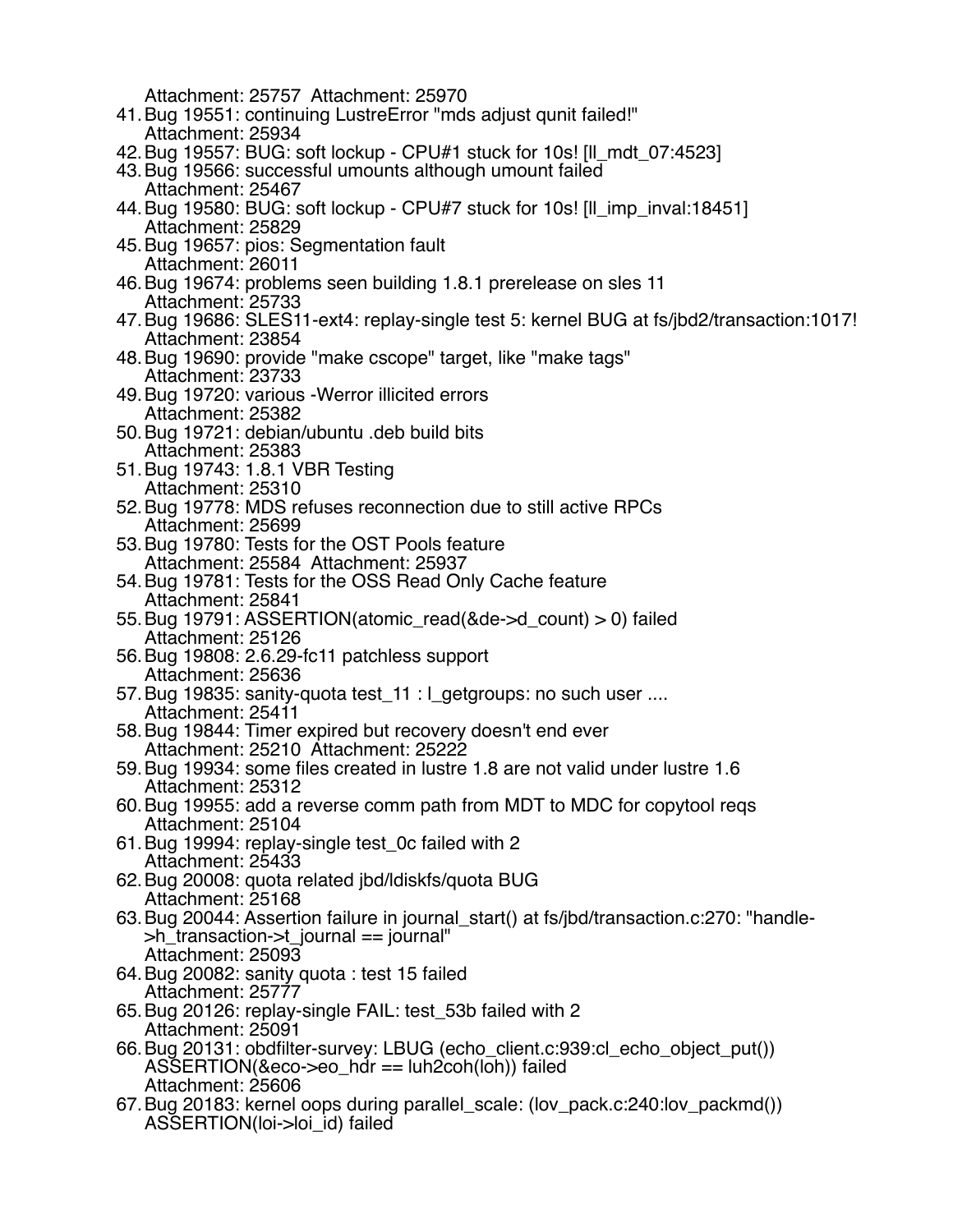Attachment: 25226 68.Bug 20200: Allow lfs quota command to use numeric user/group id. Attachment: 25678 Attachment: 25744 69.Bug 20219: system degrades after a while during 1.8.1 test Attachment: 24902 70.Bug 20231: How to map objid to file name. 71.Bug 20237: acc-sm: recovery-\*-scale tests gather logs fn Attachment: 25785 72.Bug 20298: Merge head ldiskfs and b1\_8 ldiskfs Attachment: 25567 73.Bug 20305: racer:LBUG:osc\_io.c:637:osc\_req\_attr\_set()) ASSERTION(lock != NULL) failed Attachment: 25825 74.Bug 20339: HEAD does not compile for ppc Attachment: 25482 Attachment: 25176 Attachment: 25178 75.Bug 20346: performance-sanity test\_8: @@@@@@ FAIL: test\_8 failed with 1 Attachment: 25290 76.Bug 20347: replay-vbr: rm: cannot remove `/mnt/lustre/f0n': Operation not permitted Attachment: 25410 77.Bug 20368: fsck fixes for fid in dirent 78.Bug 20392: Oops: RIP: ptlrpc:ptlrpc\_at\_check\_timed+0x290/0x1480 Attachment: 25272 79.Bug 20400: Kernel update for RHEL5.3 2.6.18-128.7.1.el5. Attachment: 25245 80.Bug 20411: Modify changelog to use LustreNetLink instead of seq\_file Attachment: 26023 81.Bug 20433: mdsrate fails to write after 1.3+M files opened Cray XT3 Attachment: 25483 82. Bug 20456: ASSERTION(atomic\_read( $&$ imp->imp\_inflight) == 0) failed Attachment: 25622 83.Bug 20459: make LST test and client RPC timeouts tunable Attachment: 25371 84.Bug 20463: getstripe doesn't report stripe count = -1 sanely Attachment: 25520 85.Bug 20464: resolve possible race between update and write lov objid file Attachment: 25307 86.Bug 20478: version\_tag.pl needs to support no-kernel builds Attachment: 25314 87.Bug 20482: All compute nodes panic after boot. Attachment: 25682 Attachment: 25684 88.Bug 20500: Doxygen on HEAD Attachment: 25817 89.Bug 20521: ost-pools test\_3d: @@@@@@ FAIL: pool\_add failed: pool1; lustre-OST[0-2/1] Attachment: 25473 90.Bug 20533: Lustre not doing large IOs Attachment: 25754 Attachment: 25755 91.Bug 20550: missing tree\_status on 1.8.1 RPM build Attachment: 25840 92.Bug 20560: File access errors and checksum failures with OST read cache on Attachment: 25833 Attachment: 25896 Attachment: 25912 93.Bug 20595: Support OFED 1.4.2 Attachment: 25605 94.Bug 20605: e2label Segfault Attachment: 25665 95.Bug 20620: ASSERTION(obd->obd\_stopping) failed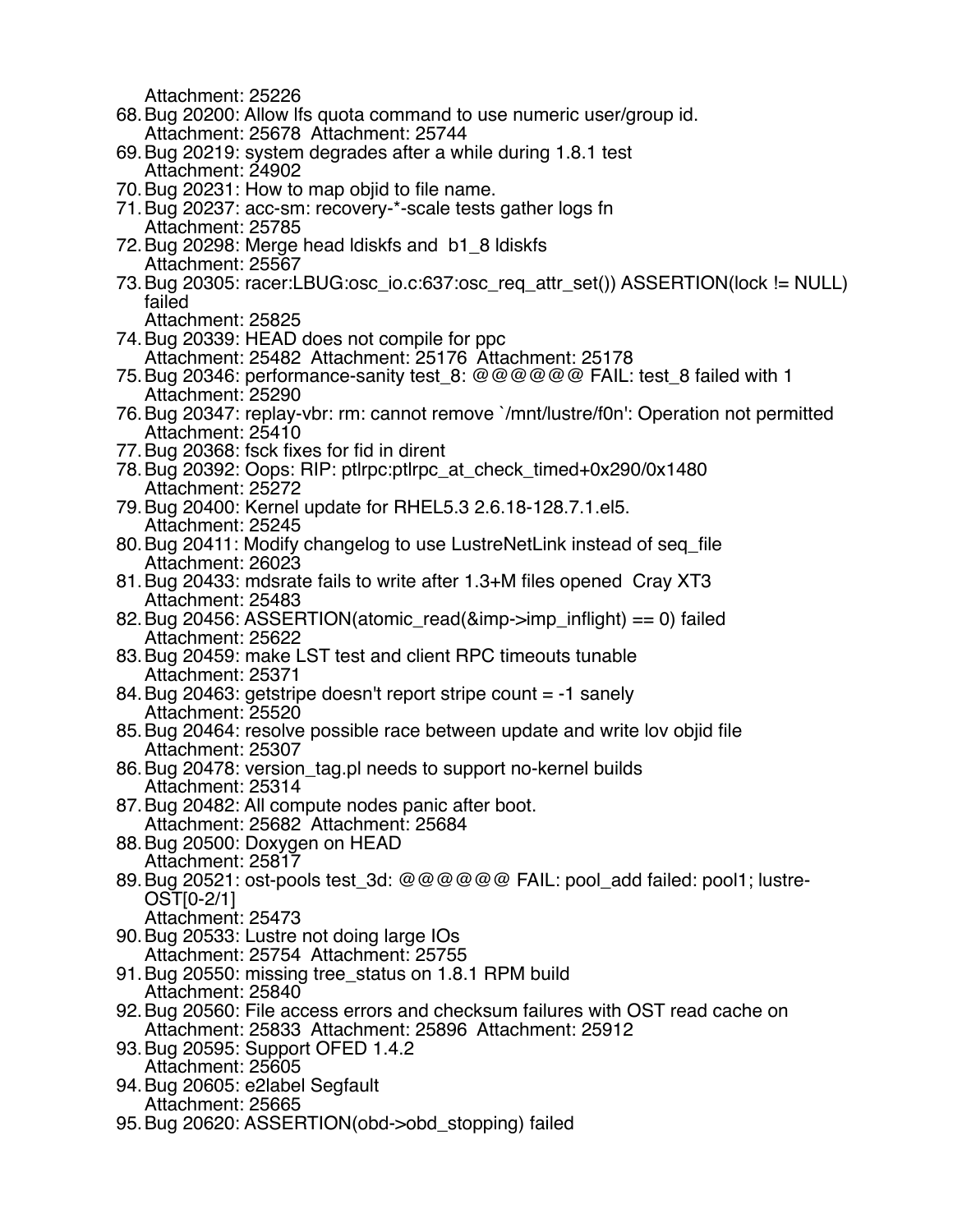Attachment: 25761 96.Bug 20626: Move "struct obd\_statfs" definition to "lustre\_user.h". Attachment: 25671 97.Bug 20653: ost-pools test\_1 failed due to no mds\_HOST defined Attachment: 25842 98.Bug 20695: configure: error: You have got no 64-bit kernel quota support Attachment: 25831 99.Bug 20698: integrate PIOS into acc-sm Attachment: 25931 100. Bug 20703: trivial code cleanups on HEAD Attachment: 25794 Attachment: 25925 101. Bug 20705: typo in \_debug\_req() Attachment: 25795 102. Bug 20719: replay-single test  $80a: @@@@@@$  FAIL: needs  $>= 2$  MDTs Attachment: 25857 103. Bug 20734: ior test should enable striping Attachment: 25858 104. Bug 20748: sanity test\_55 failed Attachment: 25892 105. Bug 20771: vulnerable snprintf usage in ptlrpcd\_start() Attachment: 25928 106. Bug 20784: sanity test\_215: @@@@@@ FAIL: /proc/sys/lnet/peers misformatted Attachment: 25974<br>107. Bug 20814: 6 Bug 20814: enable frame pointers in our kernels Attachment: 26013 108. Bug 3633: some open/close RPCs should not be replayed or resent Attachment #25758 109. Bug 17153: remove 2.4 compatibility from b1\_8 Attachment #26208 110. Bug 17670: find -type f performance degradation with 2.0 servers Attachment #24900; Attachment #25374 111. Bug 17873: not skipping tests due to env misconfiguration in YALA Attachment #25776 112. Bug 18505: OOM on MDS when lru resize is enabled (i686) Attachment #26113 113. Bug 18629: sanityN test 32a: @@@@@@ FAIL: wrong file size Attachment #26316 114. Bug 18674: clients not allowed to reconnect because a glimpse callback cannot be sent Attachment #26039 115. Bug 18698: incorrect debug message in request\_in\_callback() Attachment #25793 116. Bug 18857: namei.c:732:ll\_create\_node()) ASSERTION(list\_empty(&inode- >i\_dentry)) failed Attachment #24626; reverted 2 days later. 117. Bug 19113: umounting MGS hangs Attachment #26066 118. Bug 19235: LBUG: (recov\_thread.c:436:llog\_recov\_thread\_stop()) Busy llcds found (0) on lcm ffff8100c4ae16e0 Attachment #25830 119. Bug 19242: replay-single, test\_44a : lctl failed with: Try interactive use without arguments or use one of Attachment #26032; second landing "minor fix" 40 minutes later, no patch attached. 120. Bug 19317: allow multiple instances of echo OBD Attachment #23152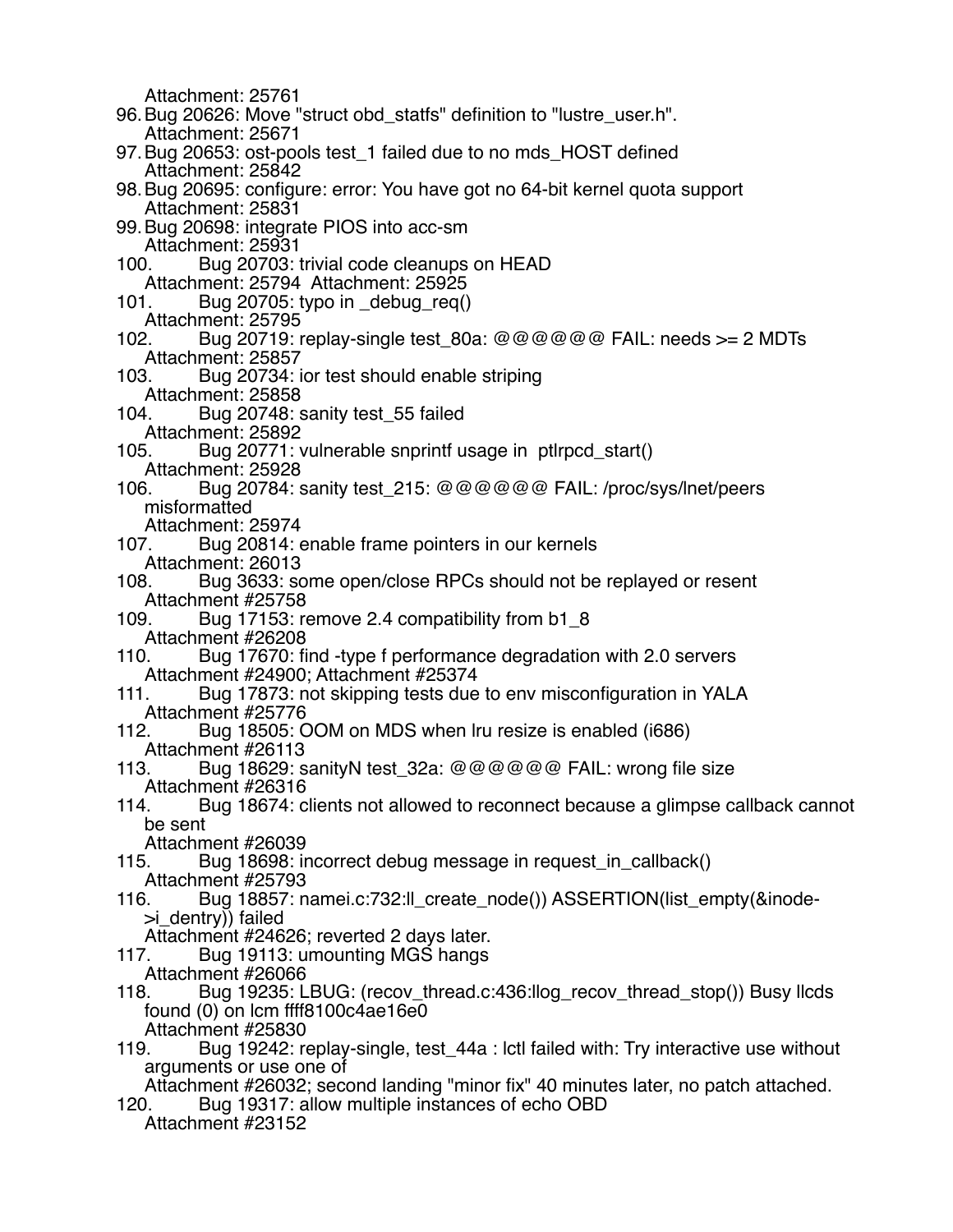121. Bug 19526: conf-sanity test\_46a: stat: cannot stat `/mnt/lustre/widestripe': Cannot send after transport endpoint shutdown Attachment #26072<br>122. Bug 19657: p Bug 19657: pios: Segmentation fault Attachment #26011; Attachment #26275 123. Bug 19662: Remove set info(KEY\_UNLINKED) from MDS/OSC Attachment #26009 124. Bug 19688: move duplicate FID-to-inode functions to lclient Attachment #26186 125. Bug 19763: quotacheck performance/scaling issues Attachment #24175<br>126. Bug 19917: r Bug 19917: repeated atomic allocation failures in kptllnd rx alloc() causing OST to be unreachable Attachment # 26214<br>127. Bug 19990: ac Bug 19990: additional software raid patch needed to avoid counter overflow Attachment #26225 128. Bug 20098: mod use after free Attachment #25823; reverted 5 days later 129. Bug 20205: Performance degradation with O\_DIRECT between 1.6 & 1.8.1 b190 Attachment #26012; Attachment #25458 130. Bug 20317: sanity.sh test\_13: lockless truncate does not work Attachment #25969 131. Bug 20349: don't access to invalid data. Attachment #26248<br>132. Bug 20482: A Bug 20482: All compute nodes panic after boot - accessing deactivated OST Attachment #26156 133. Bug 20501: performance\_sanity : test 8: getattr large files : timed out Attachment #26293 134. Bug 20505: sanity test\_163: @@@@@@ FAIL: lnl send failed - Cray XT3 Attachment #26114<br>135. Bug 20529: F Bug 20529: Patch to fix the problem in vvp\_mmap\_locks Attachment #25681<br>136. Bug 20539: L Bug 20539: Lustre support for OEL Attachment #25734; Attachment #26209 137. Bug 20575: pios: Watchdog; Il ost io 119 S Attachment #26321<br>138. Bug 20603: r Bug 20603: recovery-small test\_60: @@@@@@ FAIL: Recorded 0 unlinks out of 15000 Attachment #26297 139. Bug 20650: memory leak issue in Lustre 2.0 Attachment #26416<br>140. Bug 20672: s 140. Bug 20672: sanity-benchmark with ext4, ldiskfs\_mb\_free\_blocks: IO failure Attachment #26135; Attachment #26136 Bug 20689: Server downgrade testing for the OST Pools feature Attachment #25939; Attachment # ; Attachment # 142. Bug 20698: integrate PIOS into acc-sm Attachment #26139<br>143. Bug 20703: tr Bug 20703: trivial code cleanups on HEAD Attachment #26134 144. Bug 20719: replay-single test  $80a: @@@@@@$  FAIL: needs  $>= 2$  MDTs Reported as landed but no attachment in this bug was actually landed. Possibly it was landed with bug 20784. Bug 20736: ptlrpc: Unknown symbol cpu\_online\_map Attachment #25861<br>146. Bug 20756: f Bug 20756: filter\_cancel\_cookies\_cb: no valid context for group 0